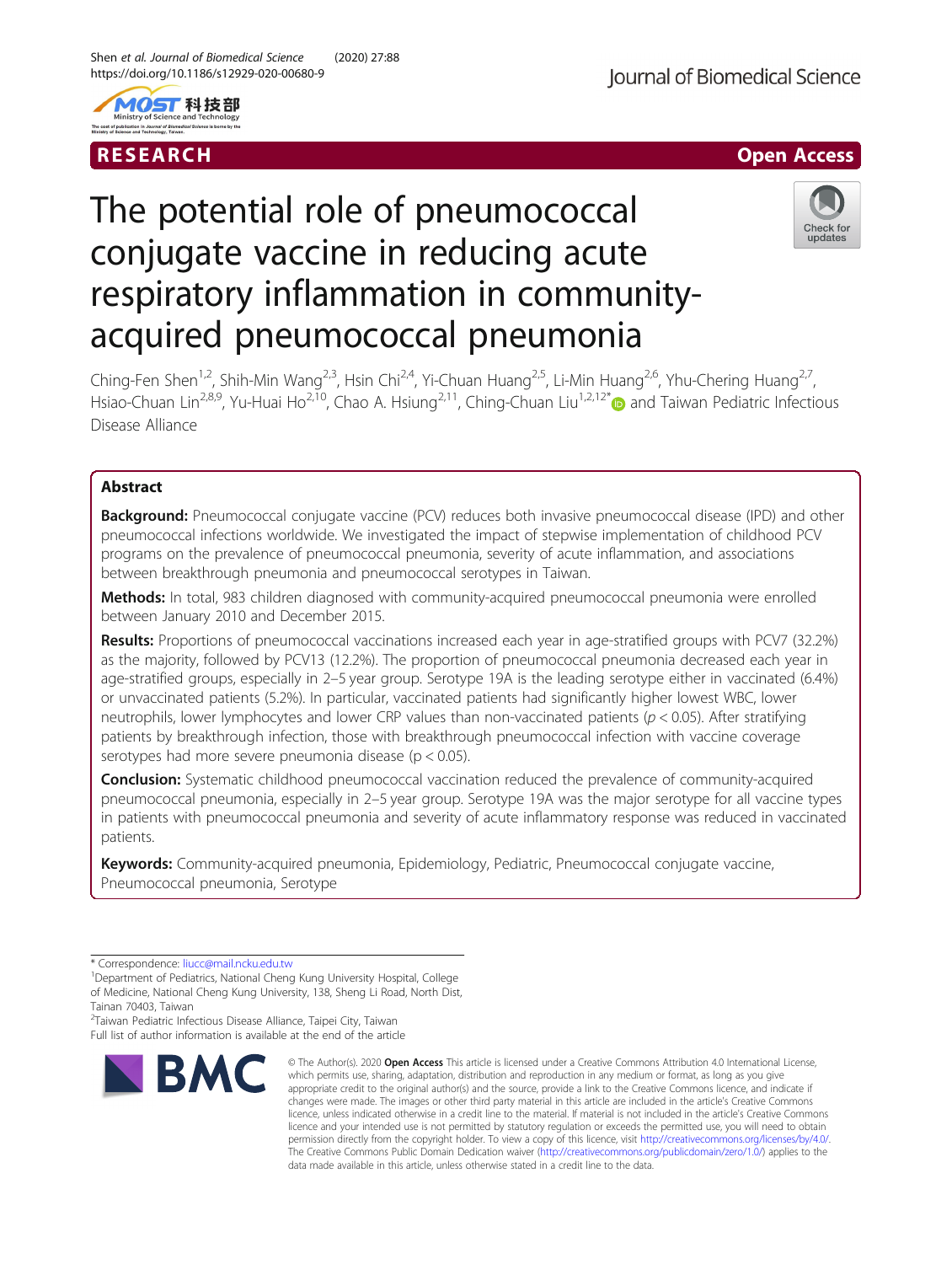# Background

Bacteremic pneumococcal pneumonia is a major global health problem with a deleterious impact on patients' lives, presenting a management challenge to clinicians because of its complications, especially in children and older adults [\[1](#page-9-0), [2\]](#page-9-0). Pneumococcal disease is the primary cause of childhood morbidity and mortality worldwide, resulting in 0.7 to 1.0 million deaths each year in children younger than age 5 years [[3\]](#page-9-0). Childhood community-acquired pneumonia is most often attributed to Streptococcus pneumoniae, and the greatest incidence of invasive pneumococcal infection (IPD) is observed in children younger than age 2 [[4\]](#page-9-0). Many countries have had reductions in IPDs since 2000 after the introduction of pneumococcal conjugate vaccine (PCV), specifically 7-valent conjugate pneumococcal vaccine (PCV7) containing seven serotypes [[5](#page-9-0)–[8](#page-9-0)]. Universal vaccination with PCV7 also resulted in a 77% reduction in pneumococcal disease in children aged 1–5 and a 39% reduction in hospitalization of children age under age 2 [\[3](#page-9-0)]. A recent review and meta-analysis reported that systematic childhood PCV immunization programs provided widespread protection against IPD and reduced cases by 90% within 10 years [\[9](#page-9-0)].

Taiwan began an IPD surveillance program in October 2007, requiring every hospital to report IPD cases of all ages and to send S. pneumoniae isolates to the Taiwan Centers for Disease Control (Taiwan CDC) [[10\]](#page-9-0). The highest burden of IPD in Taiwan occurs in children younger than age 5, particularly those aged 2–4 years, among whom the incidence was 21.1 per 100,000 population per year between 2008 and 2012 [\[10](#page-9-0)]. The serotype 19A became most prevalent in 2010 and was the dominant IPD serotype in Taiwanese infants and children between 2008 and 2014 [[10,](#page-9-0) [11](#page-9-0)]. During July 2009 and February 2013, the Taiwan CDC introduced a series of public-funded PCV programs targeting different groups of children at high-risk for IPD, including children younger than 5 years of age with certain medical conditions susceptible to IPD, or those who were born into families with low or middle income. A nationwide stepwise catch-up program for 13-valent PCV (PCV13) was then launched in March 2013, targeting children aged 2–5 years [\[12](#page-9-0)]; the age-range was then expanded in 2014 to cover children aged 1–5 years, and a systematic PCV program introduced in January 2015 provided routine two-plus-one immunization for all infants [\[13\]](#page-9-0).

Despite early and appropriate antibiotic treatment, mortality associated with community-acquired pneumonia  $(CAP)$  still remains high  $[14]$  $[14]$  $[14]$ , especially in patients with underlying clinical illness. Approximately 18% of patients hospitalized for CAP match the criteria for severe CAP, with more patients presenting with septic shock and need for mechanical ventilation. The mortality rate of severe CAP can be as high as 29% [\[15\]](#page-9-0). Progression to septic shock is believed to be caused by excessive or uncontrolled local and systemic pro-inflammatory response [[16](#page-9-0)]. A stronger inflammatory response is associated with treatment failure and mortality [[17](#page-10-0)].

Specific pneumococcal serotypes are associated with different clinical patterns of pneumococcal disease, classified according to their capacity to cause invasive disease [[18\]](#page-10-0). Serotypes 1, 5 and 7F are highly invasive serotypes associated with invasive disease in younger adults, but with low mortality rates. In contrast, serotypes 3, 19F and 23F possess relatively low invasive potential, affecting older adult patients with comorbidities and increasing case-fatality rates [[18](#page-10-0)–[21](#page-10-0)]. Among all pneumococcal disease, pneumococcal pneumonia serotypes are associated with the greatest severity and highest mortality rates [\[22,](#page-10-0) [23\]](#page-10-0). However, to the best of our knowledge, no previous studies have addressed the relationship between PCV, acute inflammation, respiratory failure, and associations with pneumococcal serotypes. Therefore, the overall purpose of the present study was to investigate the impact of stepwise implementation of pneumococcal conjugate vaccine (PCV) on epidemiological change in pneumococcal CAP, including: 1) potential reduction in the prevalence of pneumococcal pneumonia, 2) whether or not childhood PCV vaccination affects the severity of acute inflammation in those who develop pneumococcal pneumonia, and 3) whether breakthrough pneumococcal pneumonia is associated with specific pneumococcal serotypes or not.

# Materials and methods

#### Study design and sample recruitment

Children and adolescents under 18 years of age who had been diagnosed with CAP were recruited prospectively between January 2010 and December 2015 from the Taiwan Pediatric Infectious Diseases Alliance (TPIDA), a collaborative consortium of pediatric institutes in nine major medical centers in Taiwan. TPIDA contained pediatric infectious disease departments of tertiary medical centers, including National Taiwan University Hospital (Taipei City, Taiwan); Mackay Memorial Hospital (Taipei City, Taiwan); Chang Gung Memorial Hospital (Linkou, Taiwan); China Medical University Hospital (Taichung City, Taiwan); National Cheng Kung University Hospital (Tainan City, Taiwan), Kaohsiung Chang Gung Memorial Hospital (Kaohsiung City, Taiwan), and Buddhist Tzu Chi General Hospital (Hualien, Taiwan). TPIDA conducted nationwide surveillance of childhood CAP from Jan. 2010 to Jan. 2016. CAP was defined as acute lung parenchymal change and pulmonary infiltrates on chest X-ray with associated clinical symptoms or sign of respiratory tract infection. Patients' demographic data, clinical manifestations and chest radiographic characteristics were recorded.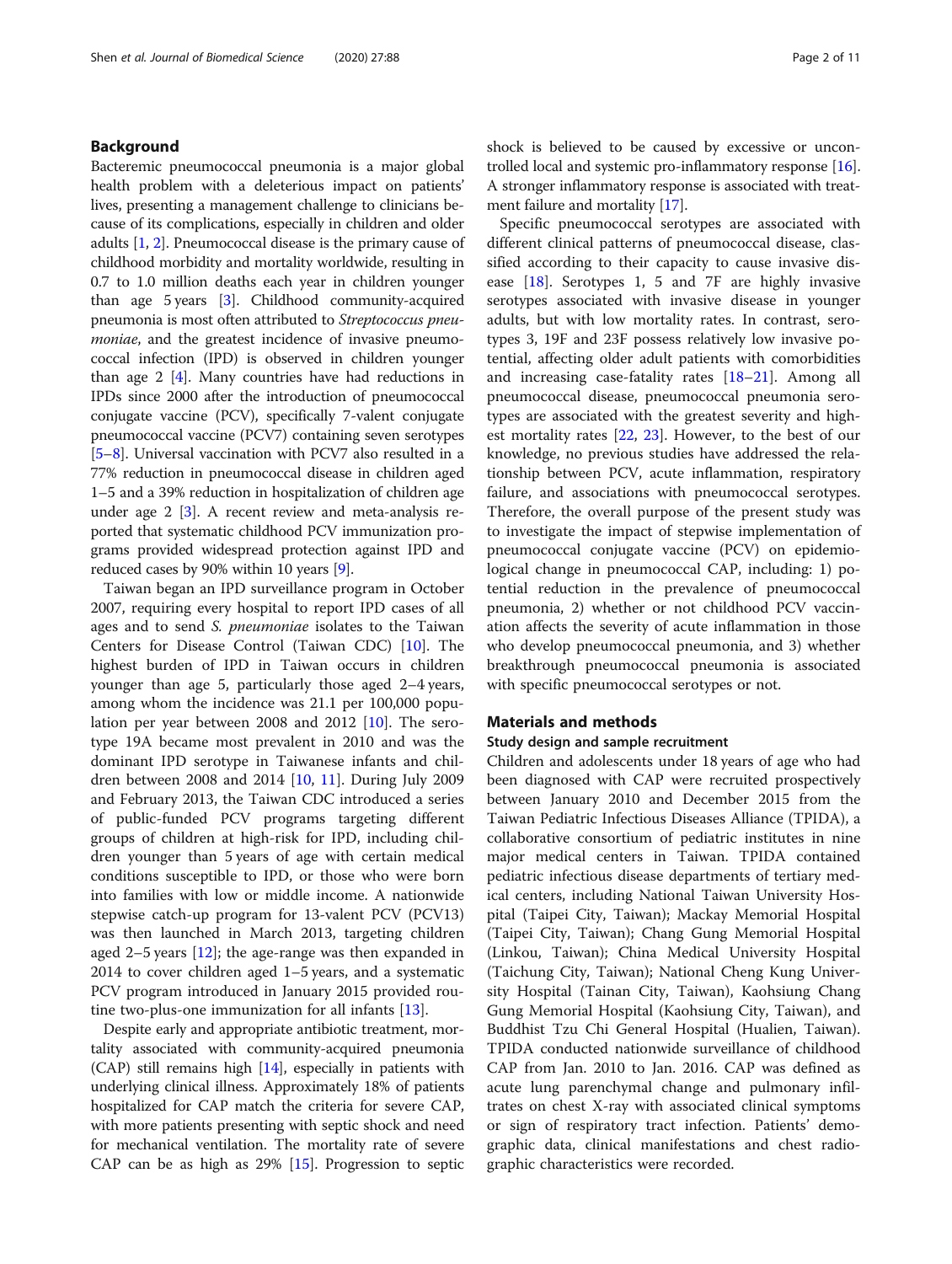# Ethical considerations

The protocol of this study was reviewed and approved by the Institutional Review Board (IRB) of each hospital in TPIDA, and was also approved by the IRB of National Cheng Kung University Hospital (NCKU) (No. HR-98- 112). Signed informed consent to participate in the study was obtained from each included patient or the patient's parents or guardian.

# Specimen and pathogen identification

Multiplex PCR of pleural effusion was performed to identify respiratory bacterial pathogens, including S. pneumoniae, Moraxella catarrhalis, Haemophilus influenzae, Staphylococcus aureus. Serum samples were tested for the presence of antibodies to M. pneumoniae by using the IgM-specific Mycoplasma Immuno-Card, an enzyme immunoassay from Meridian Bioscience (Cincinnati, OH, USA), and the M. pneumoniae IgG/ IgM Antibody Test System (FTI-SERODIA-myco II test; Fujirebio Inc., Taipei, Taiwan) following the manufacturers' instructions. The serotypes of pneumococcal isolates were identified by a multiplex polymerase chain reaction (PCR) method as described in previous studies [[24,](#page-10-0) [25](#page-10-0)]. Nineteen different serotypes were determined by 5 sequential multiplex PCR reactions: reaction 1 includes serotypes 6A/B, 9 V, 15B/C, 18C, 19F, reaction 2 includes serotypes 3, 14, 19A, 23F, reaction 3 includes1, 4, 5, 23A, reaction 4 includes15A, 7F, 22F and reaction 5 includes serotype 20, 34, 33F. The serotypes not included in the multiplex PCR reactions were defined as non-typed serotypes.

Pneumococcal pneumonia was divided into two groups by the following definitions [\[2](#page-9-0)]. Definitive pneumococcal pneumonia (133 patients) was defined by either S. pneumoniae isolated from sterile body sites, major blood or pleural effusion, or positive pneumococcal PCR [[24](#page-10-0), [26](#page-10-0)] from pleural effusion [\[1](#page-9-0)]. Probable pneumococcal pneumonia (850 patients) was defined by positive urine or pleural effusion pneumococcal antigen reaction without isolating pneumococci or positive PCR result.

#### Statistical analysis

Descriptive analyses of numerical variables are presented as mean and standard deviation (mean  $\pm$  SD), and categorical variables are presented as frequency and percentage. Student's t test was used for analyzing normal distribution of continuous variables between groups; Mann-Whitney U test was used for un-normal distribution of continuous variables between groups. Chi-square test and Fisher's exact test were used for analyzing categorical variables. Logistic regression analysis was used to evaluate associations between definitive pneumococcal pneumonia and vaccine type. All test hypotheses were evaluated using two-tailed t tests. A P-value of<

0.05 was considered statistical significance. All statistical analyses were performed using SAS 9.4 software (SAS Institute Inc., Cary, NC, USA.).

## Results

# Patients' characteristics

The flowchart of study sample recruitment is shown in Fig. [1.](#page-3-0) A total of 1375 subjects were enrolled between 2010 and 2015, of whom 983 subjects fulfilled the criteria of pneumococcal pneumonia and were hospitalized for treatment. The prevalence of pneumococcal pneumonia among all-cause pneumonia fluctuated between years, with the lowest prevalence in 2015 (2010: 72.8%; 2011: 74.7%; 2012: 72.4%; 2013: 58.7%; 2014: 79.6%; 2015: 54.9%) shown in Table [1](#page-3-0). However, cases of allcause pneumonia and pneumococcal pneumonia have decreased dramatically since 2013 and have continued to decrease in subsequent years. The overall proportion of pneumococcal vaccinations in this pneumonia cohort increased incrementally year by year, from 25.1 to 66.7% (2010: 25.1%; 2011: 38.0%; 2012: 41.8%; 2013: 55.6%; 2014: 80.5%; 2015: 66.7%) (Table [2\)](#page-4-0). After stratifying by age groups  $\left($  < 2 years, 2–5 years and 5–18 years), the proportion of pneumococcal vaccinations increased year by year in each group (Table [2](#page-4-0)). The proportions of vaccinations increased more in children age under 5 years old compared with those age 5–18 years (Table [2](#page-4-0) and Fig. [2](#page-5-0)). The proportion of pneumococcal pneumonia decreased in the 2–5 years group from 2010 to 2012 compared with the proportion in the  $< 2$  years or  $5-18$  years groups (Fig. [2](#page-5-0)). The distribution of different types of pneumococcal vaccination by year is shown in Table [2.](#page-4-0) Of note, 4 patients received PCV10 vaccine and 1 received PPV23 in 2014; and 3 patients received PCV10 in 2015. However, these 7 patients who received PCV10 conjugate vaccine were given PCV13 boosters after 2014. PCV7 is the major type of pneumococcal vaccine (32.2%) among all vaccinated patients, followed by PCV13 (12.2%). PCV7 was predominant during  $2012 \sim$ 2013 (91.2 to 95.6%), but it was replaced by PCV13 after 2013 (48.9% in 2013, 81.8% in 2014, 100% in 2015). This clearly demonstrates the impact of national stepwise implementation of PCV13 into the routine childhood vaccination schedule. The distribution of serotypes was similar between vaccinated patients and non-vaccinated patients with pneumococcal pneumonia (Table [3](#page-6-0)). Serotype 19A is the leading serotype either in vaccinated (6.4%) or unvaccinated patients (5.2%), followed by serotype 3 (vaccinated: 1.7%; unvaccinated: 2.1%).

# Clinical outcomes

Univariate analysis (Table [3](#page-6-0)) revealed that pleural fluid aspiration, chest catheter use, ICU admission, and days in ICU were lower in vaccinated patients compared to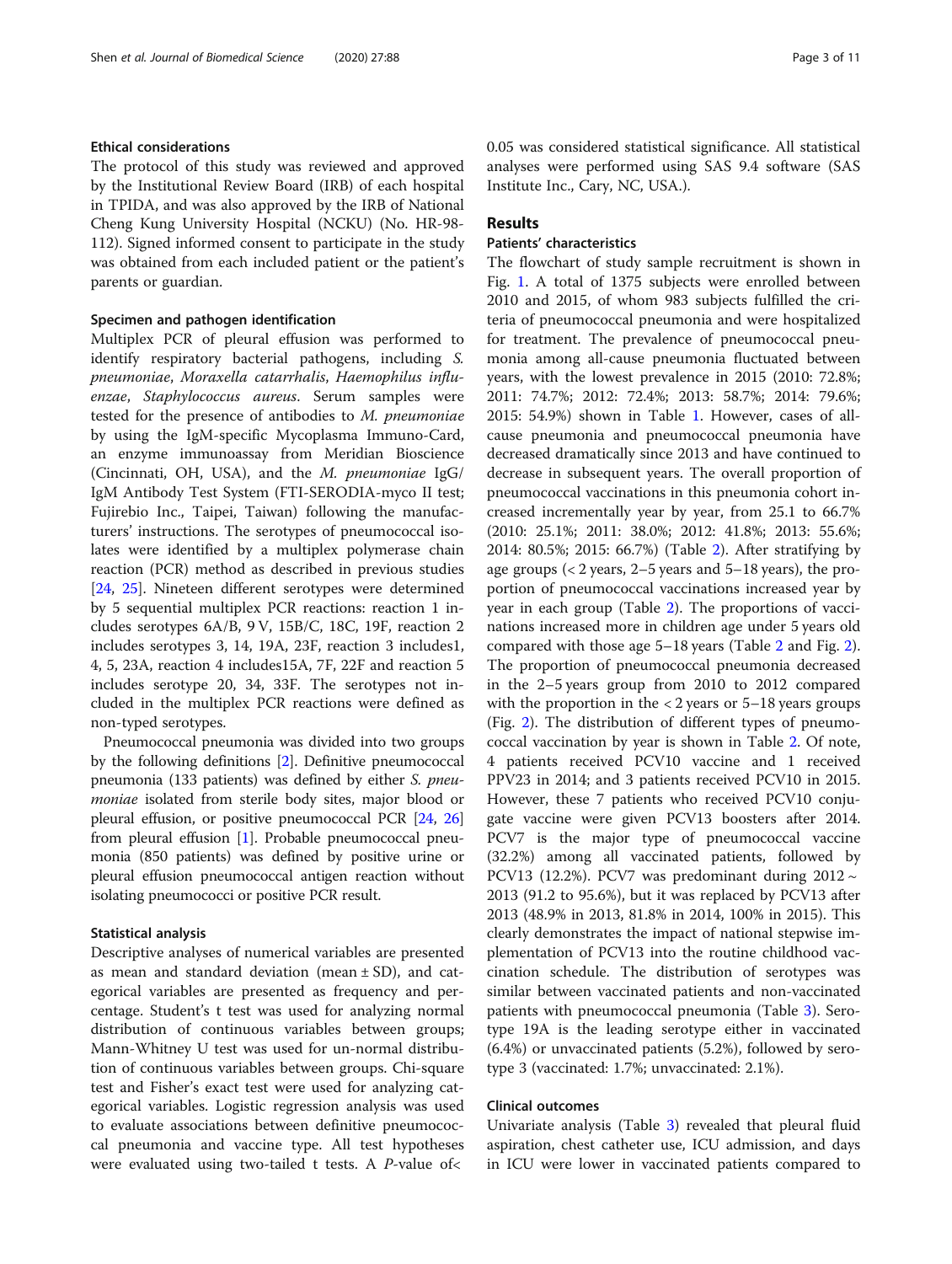<span id="page-3-0"></span>

non-vaccinated patients, but the difference was not statistically significant ( $p > 0.05$ ). However, vaccinated patients had significantly higher lowest WBC, lower neutrophils, lower lymphocytes and lower CRP values than non-vaccinated patients (all  $p$  value < 0.05). When looking into the specific pneumococcal vaccines received, patients receiving either PCV7 or PCV13 had significantly lower CRP values than those who did not receive any pneumococcal vaccine, while patients receiving PCV13 had the lowest CRP value  $(8.9 \pm 9.5 \text{ mg/dl vs}$  $13.2 \pm 12.4$  mg/dl in non-vaccinated patients, p value =

Table 1 Yearly distribution of all-cause pneumonia, definitive and probable pneumococcal pneumonia cases during 2010~2015

|       | All-cause pneumonia cases | Pneumococcal pneumonia cases |            |            |  |
|-------|---------------------------|------------------------------|------------|------------|--|
| Year  | N                         | Total                        | Definitive | Probable   |  |
| 2010  | 246                       | 179 (72.8)                   | 29 (11.8)  | 150 (61.0) |  |
| 2011  | 440                       | 329 (74.7)                   | 54 (12.3)  | 275 (62.5) |  |
| 2012  | 377                       | 273 (72.4)                   | 25(6.6)    | 248 (65.7) |  |
| 2013  | 138                       | 81 (58.7)                    | 10(7.2)    | 71(51.5)   |  |
| 2014  | 103                       | 82 (79.6)                    | 13 (12.6)  | 69 (67.0)  |  |
| 2015  | 71                        | 39 (54.9)                    | 2(2.8)     | 37 (52.1)  |  |
| Total | 1375                      | 983 (71.5)                   | 133 (9.7)  | 850 (61.8) |  |

Data are shown as N (%)

0.002). Patients who received PCV13 pneumococcal vaccine had significantly higher WBC, lower bandemia, lower neutrophils, lower lymphocytes, higher eosinophils and lower CRP values than those who did not receive any pneumococcal vaccine (all  $p$  value < 0.05).

Patients who received any pneumococcal vaccine and had definitive pneumococcal pneumonia were divided into subgroups of vaccine coverage breakthrough infection and non-vaccine type infection according to pneumococcal serotypes (Table [4\)](#page-7-0). Those with breakthrough pneumococcal infection with vaccine coverage serotypes had more severe pneumonia, including higher risk of chest catheter use, video-assisted thoracoscopic surgery, and any one to three complications compared with non-vaccine serotypes (all  $p$  value < 0.05). Breakthrough infection with vaccine coverage serotypes also presented with lower Hb level, higher eosinophils, and higher CRP than the non-vaccine serotype group (all  $p$  value < 0.05).

# **Discussion**

Results of this study clearly demonstrated that implementing a systematic immunization program to administer pneumococcal vaccine to infants and children reduces the prevalence of pneumococcal pneumonia in the community. During the study period, serotype 19A was the major serotype in patients with pneumococcal pneumonia who had received any type of vaccine in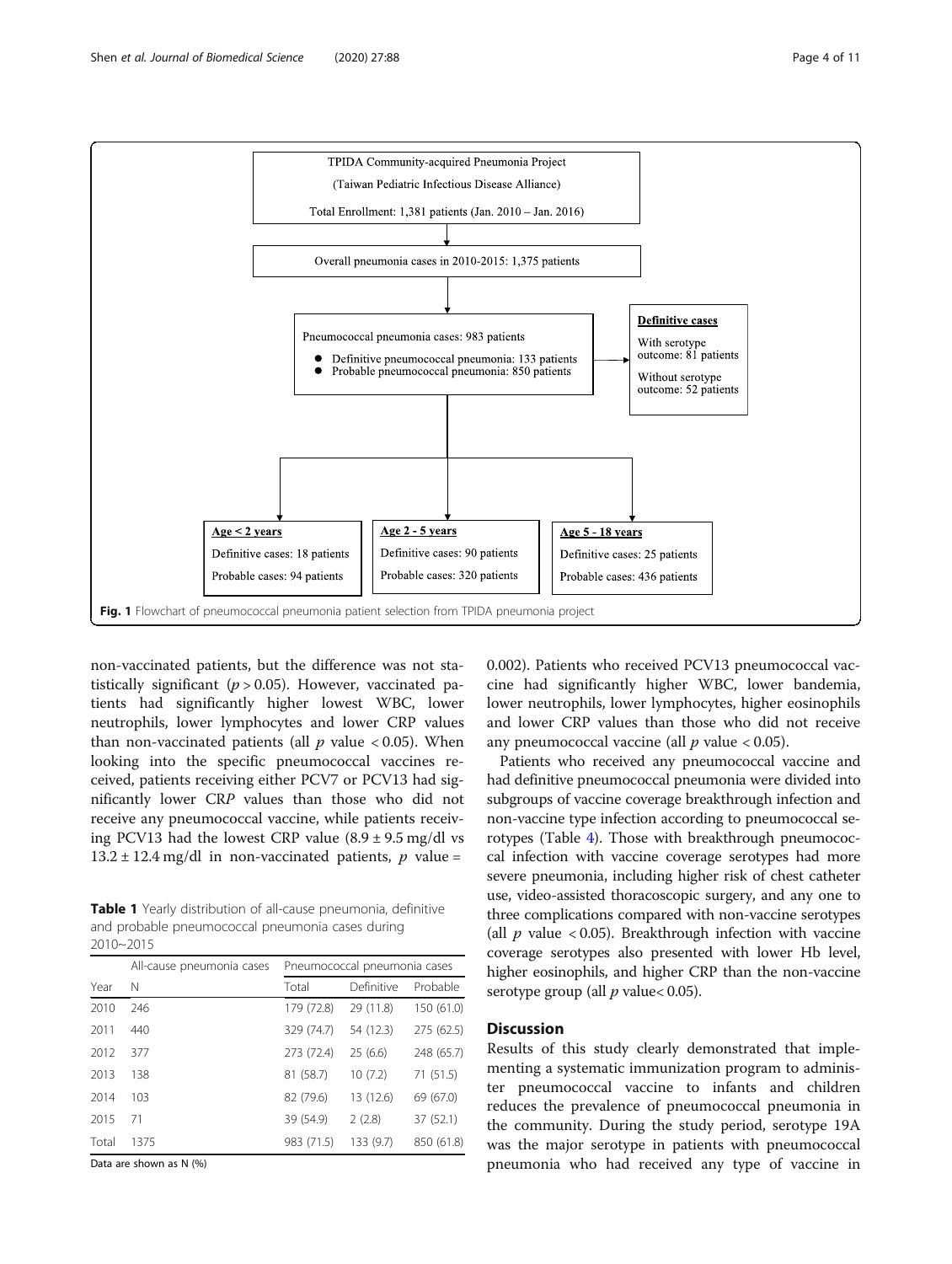<span id="page-4-0"></span>Table 2 Yearly vaccination status according to age group and type of pneumococcal vaccine received during 2010 ~ 2015

|                                                             | Pneumococcal pneumonia cases by year |                                   |                 |                                 |              |                 |                   |
|-------------------------------------------------------------|--------------------------------------|-----------------------------------|-----------------|---------------------------------|--------------|-----------------|-------------------|
|                                                             |                                      | 2010 $(n = 179)$ 2011 $(n = 329)$ | $2012(n = 273)$ | 2013 $(n = 81)$ 2014 $(n = 82)$ |              | 2015 $(n = 39)$ | Total $(n = 983)$ |
| Cases with any pneumococcal<br>vaccination according to age | 45 (25.1)                            | 125 (38.0)                        | 114(41.8)       | 45 (55.6)                       | 66 (80.5)    | 26 (66.7)       | 421/983 (42.8)    |
| $<$ 2 years                                                 | 5/26(19.2)                           | 9/33(27.3)                        | 9/23(39.1)      | 3/9(33.3)                       | 13/18 (72.2) | 3/3(100)        | 42/112 (37.5)     |
| 2-5 years                                                   | 27/78 (34.6)                         | 78/152 (51.3)                     | 55/90 (61.1)    | 26/30 (86.7)                    | 39/44 (88.6) | 15/16 (93.8)    | 240/410 (65.9)    |
| 5-18 years                                                  | 13/75 (17.3)                         | 38/144 (26.3)                     | 50/160 (31.3)   | 16/42 (38.1)                    | 14/20 (70.0) | 8/20(40.0)      | 139/461 (30.2)    |
| Type of pneumococcal vaccine received                       |                                      |                                   |                 |                                 |              |                 |                   |
| PCV7                                                        | 43/45 (95.6)                         | 116/125 (92.8)                    | 104/114 (91.2)  | 32/45 (71.1)                    | 21/66 (31.8) | 0/26(0.0)       | 316/983 (32.2)    |
| PCV <sub>10</sub>                                           | 0(0.0)                               | 3/125(2.4)                        | 2/114(1.75)     | 3/45(6.7)                       | 4/66(6.1)    | 3/26(11.5)      | 15/983 (1.5)      |
| PCV13                                                       | 1/45(2.2)                            | 2/125(1.6)                        | 15/114 (13.2)   | 22/45 (48.9)                    | 54/66 (81.8) | 26/26 (100.0)   | 120/983 (12.2)    |
| PPV <sub>23</sub>                                           | 1/45(2.22)                           | 5/125(4.0)                        | 1/114(0.9)      | 0/45(0.0)                       | 1/66(1.5)    | 0/26(0.0)       | 8/983 (0.8)       |

Data are shown as n/N (%)

PCV7, 7-valent polysaccharide conjugate vaccine; PCV10, 10-valent polysaccharide conjugate vaccine; PCV13, 13-valent polysaccharide conjugate vaccine; PPV23, 23-valent polysaccharide pneumococcal vaccine

Taiwan. Serotypes are a crucial element in determining the severity of pneumonia and inflammation in patients with pneumococcal pneumonia. The severity of acute inflammatory response was reduced in vaccinated patients with pneumococcal pneumonia compared with that in unvaccinated patients. To date, our study is the first report discussing the attenuation effect on inflammatory response in breakthrough pneumococcal infection. Other than pneumococcal infection, the influenza vaccine had been reported to reduce symptoms severity among patients with influenza A/H3N2 disease (vaccine failures) [[27](#page-10-0)]. Hence, in the present study, the evidence of vaccine reducing the systemic inflammation in breakthrough IPD still supports the universal use of PCV13 in children, providing additional value regardless of vaccine failure.

Results of previous studies are largely compatible with results of the present study. A national case-control study of the effectiveness of PCV against IPD (conducted by the Taiwan CDC) demonstrated a vaccine effectiveness of 80% for an age-appropriate PCV13 program [\[28](#page-10-0)]. Also, in the same program, effectiveness against serotype 19A was 89%, while effectiveness of at least 1 dose of PCV, including either PCV7, PCV10, or PCV13, declined from 81% within 6 months of the last dose of PCV to 19% after 2 years. This indicates that protection was decreasing over time, either because of the waning protective antibody or vaccine serotypes gradually being replaced by other non-vaccine serotypes. However, the effectiveness of catch-up programs is evidenced primarily by changes in IPD incidence over time at the population level, but not at the individual level [[29,](#page-10-0) [30](#page-10-0)]. Similarly, high effectiveness was shown against vaccinetype IPD in a randomized controlled trial of PCV7 efficacy in American-Indian children when the first PCV dose was given at < 7 months of age and as a catch-up after  $12-23$  months  $[31]$  $[31]$ . However, the modifying effect

of age may be a concern for vaccine effectiveness analysis [[32](#page-10-0)]. In addition to IPD, some reports had addressed the influence of pneumococcal vaccine on non-IPD pneumococcal infection, especially pneumonia and otitis media. Conjugate pneumococcal vaccination (either PCV7 or PCV13) had significantly reduced pneumonia in children with congenital heart disease in Mexico (vaccinated, 13.2% vs. unvaccinated 33.6%,  $p <$ 0.001) [\[32](#page-10-0)]. In the United States, pneumococcal pneumonia requiring hospitalization significantly decreased in children after PCV13 introduction. Although complicated pneumococcal pneumonia had decreased steadily after PCV13 introduction, the need for intensive care, mechanical ventilation, and invasive procedure remained unchanged. Among those with breakthrough pneumococcal pneumonia, PCV13 serotypes 19A and 3 were still responsible for half of cases in the post-vaccine era [\[33](#page-10-0)]. Recent meta-analysis also indicated that PCV10 and PCV13 had a significant impact in reducing hospitalizations for pneumonia, particularly in children aged < 24 months and for radiologically confirmed disease. In children younger than 24 months, the reduction in hospitalization rates was 17% (95%CI: 11–22%, p-value< 0.001) and 31% (95%CI: 26–35%,  $p < 0.001$ ) for clinically and radiologically confirmed pneumonia, respectively, after the introduction of PCVs [[34](#page-10-0)]. In the present study, a protective effect was observed in a catch-up program targeting children aged 2 to 5 years starting from 2013 with a stepwise national catchup immunization program.

Although the proportion of pneumococcal pneumonia among all-cause pneumonia declined in 2013, it resurged in 2014, then declined further to 50% in 2015. The case numbers of all-cause pneumonia and pneumococcal pneumonia indicate that both of these diseases have been decreasing since 2013. However, vaccine use in Taiwan prior to 2013 was different. Public-funded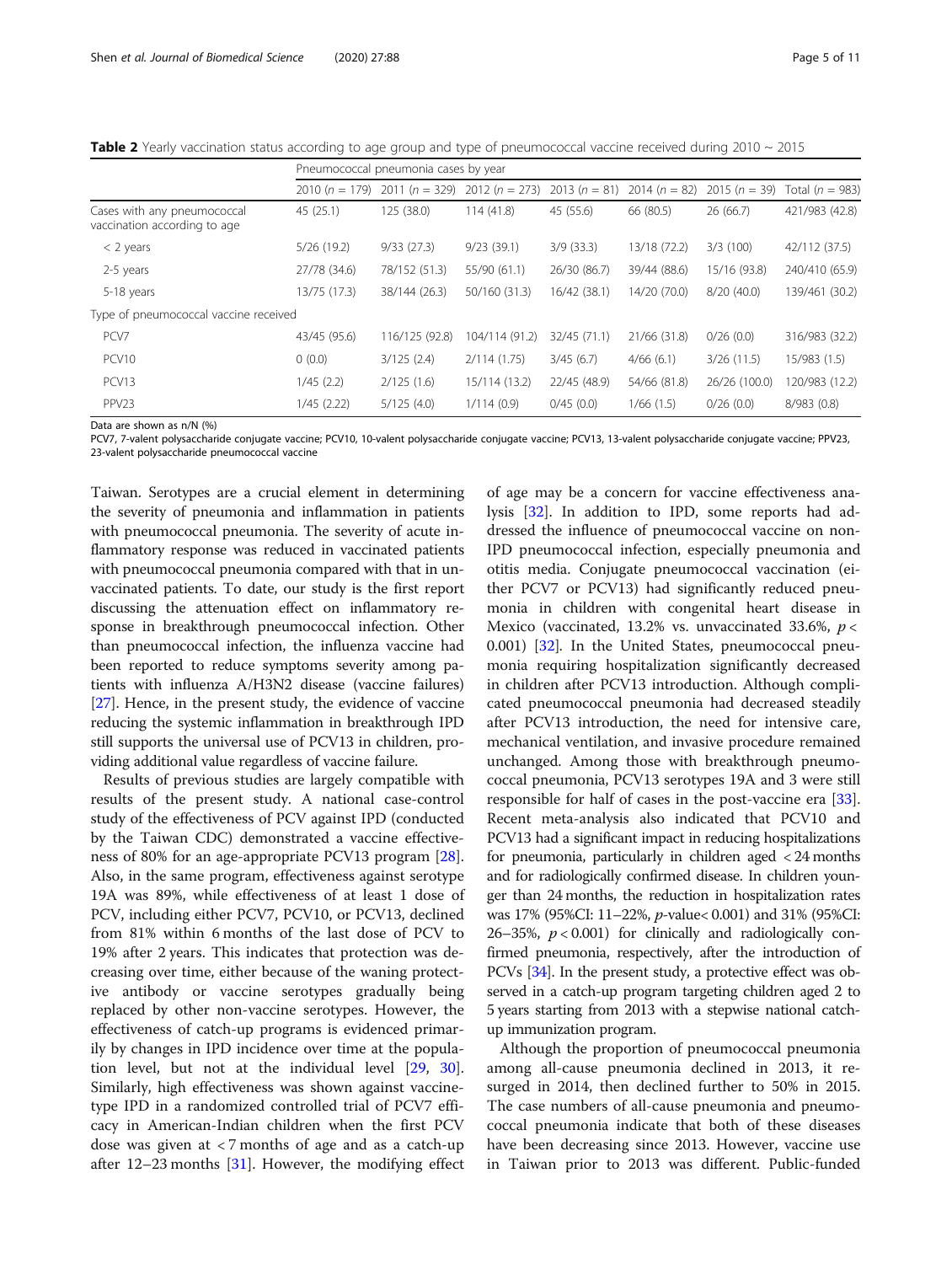PCV7 vaccine was administered mainly to children ≤5 years of age with underlying diseases or low socioeconomic status between 2009 and 2011. While during 2010 and 2011, public-funded PCV10 was administered mainly to children in mountainous areas or off-shore islands. Then, after 2012, public-funded PCV for vulnerable groups was shifted to PCV13. This change in policy was made based on concerns about local pneumococcal sero-epidemiology and cost effectiveness. Lai et al. reported that the overall vaccine coverage rates for IPD during the period 2000–2012 were 65.2% for PCV7, 65.9% for PCV10, 85.8% for PCV13, and 91.2% for PPV-23. The coverage rates for PCV-7 and PCV-10 decreased significantly with time, but the PCV13 coverage rates

remained stable [\[35](#page-10-0)]. Public-funded PCV10 was only available to children in mountainous areas for short time and the use in private markets was also much less compared to the use of PCV7 and PCV13. Vaccine use is much different in Taiwan from the universal use of PCV10 in other countries such as Canada, and explains why only 7 patients with previous PCV10 vaccination are included in the present study [[36,](#page-10-0) [37\]](#page-10-0).

Our study also clearly demonstrate that the use of PCV 7 has shifted to PCV13 since 2013, especially in children younger than age 5 years. PCV7 was the most common pneumococcal vaccine used in children (above 90%) before 2013, but was completely replaced by PCV13 in 2015. At the same time, the vaccine

<span id="page-5-0"></span>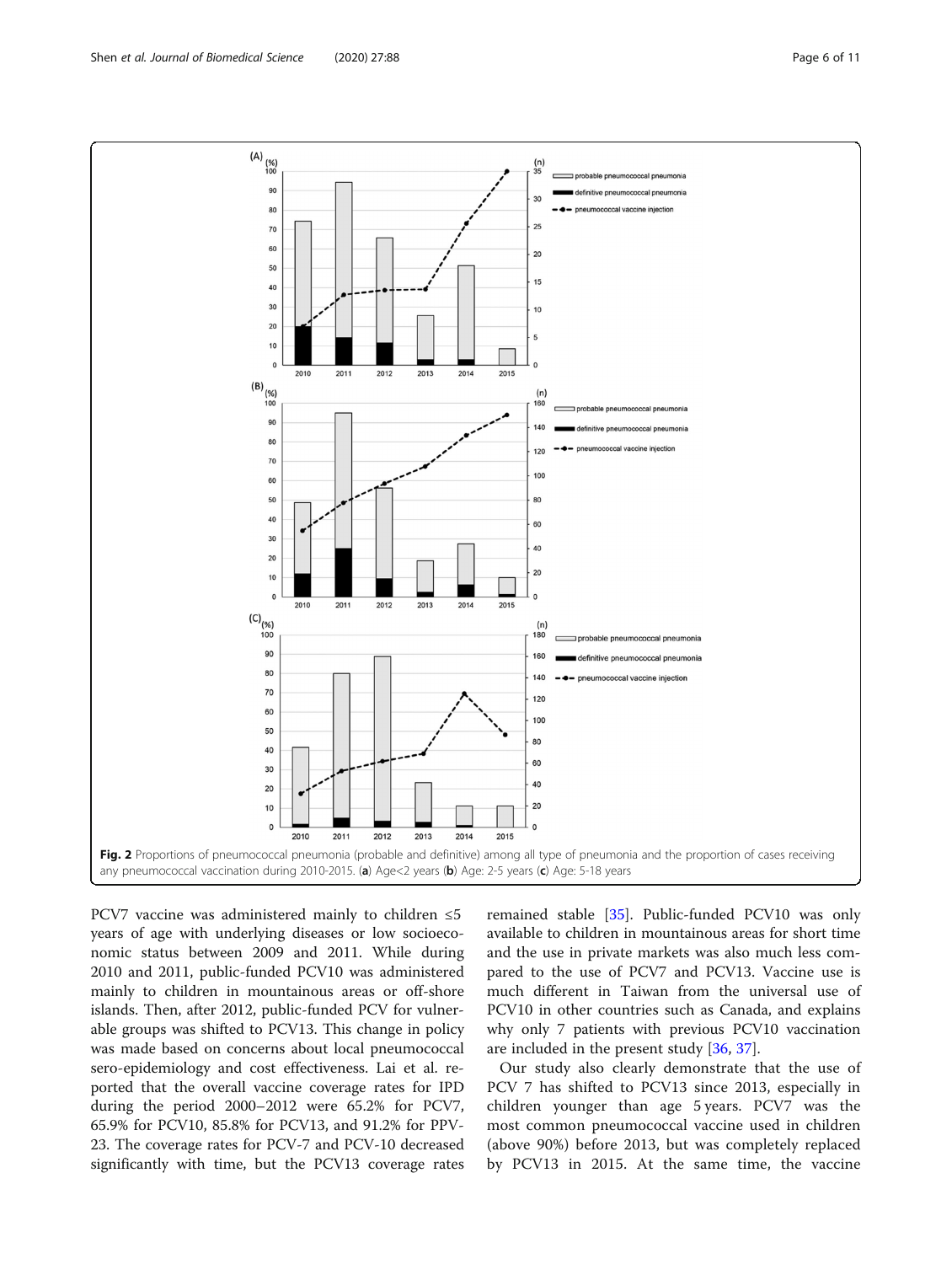|                                   | Received pneumococcal vaccine |                   | $p$ -value $b$     | Received pneumococcal vaccine |                              |  |
|-----------------------------------|-------------------------------|-------------------|--------------------|-------------------------------|------------------------------|--|
|                                   | <b>No</b>                     | Yes               |                    | PCV7                          | <b>PCV 13</b>                |  |
|                                   | $N = 562$                     | $N = 421$         |                    | $N = 316$                     | $N = 120$                    |  |
| Probable pneumococcal pneumonia   | 487 (86.6)                    | 363 (86.2)        |                    | 274 (86.7)                    | 104 (86.7)                   |  |
| Definitive pneumococcal pneumonia | 75 (13.4)                     | 58 (13.8)         | 0.845              | 42 (13.3)                     | 16(13.3)                     |  |
| Serotype <sup>-</sup>             |                               |                   |                    |                               |                              |  |
| Type 3                            | 12(2.1)                       | 7(1.7)            | 0.594              | 6(1.9)                        | 1(0.8)                       |  |
| Type 6                            | 1(0.2)                        | 1(0.2)            | 1.000              | $\overline{0}$                | 1(0.8)                       |  |
| Type 14                           | 1(0.2)                        | 1(0.2)            | 1.000              | $\mathbf 0$                   | 1(0.8)                       |  |
| Type 19A                          | 29(5.2)                       | 27(6.4)           | 0.402              | 22(7.0)                       | 6(5.0)                       |  |
| Type 19F                          | 1(0.2)                        | 2(0.5)            | 0.580              | 1(0.3)                        | 1(0.8)                       |  |
| Unknown                           | 518 (91.1)                    | 383 (90.9)        | 0.502              | 287 (90.8)                    | 110 (91.7)                   |  |
| Processing of pneumonia severity  |                               |                   |                    |                               |                              |  |
| Pleural fluid aspiration          | 61 (10.9)                     | 38 (9.0)          | 0.346              | 27(8.5)                       | 10(8.3)                      |  |
| Chest catheter                    | 86 (15.3)                     | 58 (13.8)         | 0.503              | 45 (14.2)                     | 13 (10.8)                    |  |
| <b>VATS</b>                       | 54 (9.6)                      | 43 (10.2)         | 0.753              | 31 (9.8)                      | 12(10.0)                     |  |
| ICU admission                     | 132 (23.5)                    | 946 (22.3)        | 0.669              | 71 (22.5)                     | 22 (18.3)                    |  |
| Days in ICU                       | $9.6 \pm 11.0$                | $7.2 \pm 8.1$     | $0.058^{\circ}$    | $7.1 \pm 8.4$                 | $7.1 \pm 7.5$                |  |
| O <sub>2</sub> use                | 195 (34.7)                    | 155 (36.8)        | 0.492              | 108 (34.2)                    | 46 (38.3)                    |  |
| O2 use day $>=7$ days             | 60 (10.7)                     | 49 (11.6)         | 0.634              | 37 (11.7)                     | 12(10.0)                     |  |
| Admission days $>= 14$ days       | 95 (16.9)                     | 69 (16.4)         | 0.831              | 52 (16.5)                     | 16(13.3)                     |  |
| <b>Blood tests</b>                |                               |                   |                    |                               |                              |  |
| Lowest Hb (g/ dl)                 | $11.6 \pm 3.7$                | $11.4 \pm 1.5$    | 0.289 <sup>c</sup> | $11.5 \pm 1.4$                | $11.4 \pm 1.6$               |  |
| Highest WBC (x k/ cumm)           | $14.0 \pm 9.1$                | $13.9 \pm 8.3$    | 0.832 <sup>c</sup> | $13.8 \pm 8.7$                | $14.1 \pm 7.6$               |  |
| Lowest WBC (x k/ cumm)            | $8.8 \pm 4.8$                 | $9.5 \pm 5.7$     | 0.026 <sup>c</sup> | $9.5 \pm 6.0$                 | $9.9 \pm 5.3$ <sup>a</sup>   |  |
| Highest Bandemia (%)              | $7.2 \pm 11.8$                | $6.1 \pm 10.2$    | $0.128^{c}$        | $6.2 \pm 10.7$                | $5.4\pm$ 8.2 $^{\rm a}$      |  |
| Highest Neutrophils (x k/ cumm)   | $34.0 \pm 32.3$               | $27.9 \pm 29.9$   | 0.003 <sup>c</sup> | $33.3 \pm 32.1$               | $12.2 \pm 14.0$ <sup>a</sup> |  |
| Highest Lymphocytes (x k/ cumm)   | $12.5 \pm 15.5$               | $10.2 \pm 14.8$   | 0.021 <sup>c</sup> | $12.6 \pm 16.0$               | $3.3 \pm 7.3$ <sup>a</sup>   |  |
| Highest Eosinophils (x k/ cumm)   | $0.9 \pm 2.0$                 | $1.2 \pm 3.4$     | 0.083 <sup>c</sup> | $0.9 \pm 1.7$                 | $2.2 \pm 5.7$ <sup>a</sup>   |  |
| Highest Platelets (x k/ cumm)     | $368.1 \pm 200.9$             | $366.2 \pm 196.5$ | 0.883 <sup>c</sup> | $360.0 \pm 199.1$             | $377.1 \pm 194.6$            |  |
| Highest CRP (mg/ dl)              | $13.2 \pm 12.4$               | $10.9 \pm 11.0$   | 0.002 <sup>c</sup> | $11.5 \pm 11.4$ <sup>a</sup>  | $8.9 \pm 9.5$ <sup>a</sup>   |  |

<span id="page-6-0"></span>Table 3 Pneumococcal serotypes, clinical characters and laboratory findings of children with pneumococcal pneumonia according to vaccination status and type of vaccine received

- defined by PCR results

Data are shown as N (%) for categorical variable and mean ± standard deviation for continuous variable, VATS, video-assisted thoracoscopic surgery; ICU, intensive care unit

Numbers in bold indicate statistical significance (p<0.05)

a significantly different from non-vaccination group

<sup>b</sup> Chi-square test

<sup>c</sup> Student's t-test

coverage rate reached 100% in children younger than age 2 years, and 93.8% in children aged  $2 \sim 5$  years. Since the incidence of community acquired pneumonia is highest among children younger than 5 years, the implementation of the vaccine program was apparently aimed at the target population. Results of the present study have shown that this vaccine policy not only decreased invasive pneumococcal disease (IPD), but also decreased non-invasive pneumococcal disease (esp. pneumococcal pneumonia). As for the surge of

pneumococcal pneumonia cases in 2014, several things need to be clarified. First, according to the CDC report conducted by Wei et al. [[35\]](#page-10-0), the IPD incidence decreased significantly in the 2–5 years old group, from 22.8 cases per 100, 000 person-years in 2011–2012 to 11.9 per 100, 000 person-year in 2013. The IPD incidence decreased from 11.4 cases per 100, 000 in 2013 to 7.1 cases per 100, 000 person-years among children 1 year of age in 2014. The reduction in cases contributed majorly to the decrease of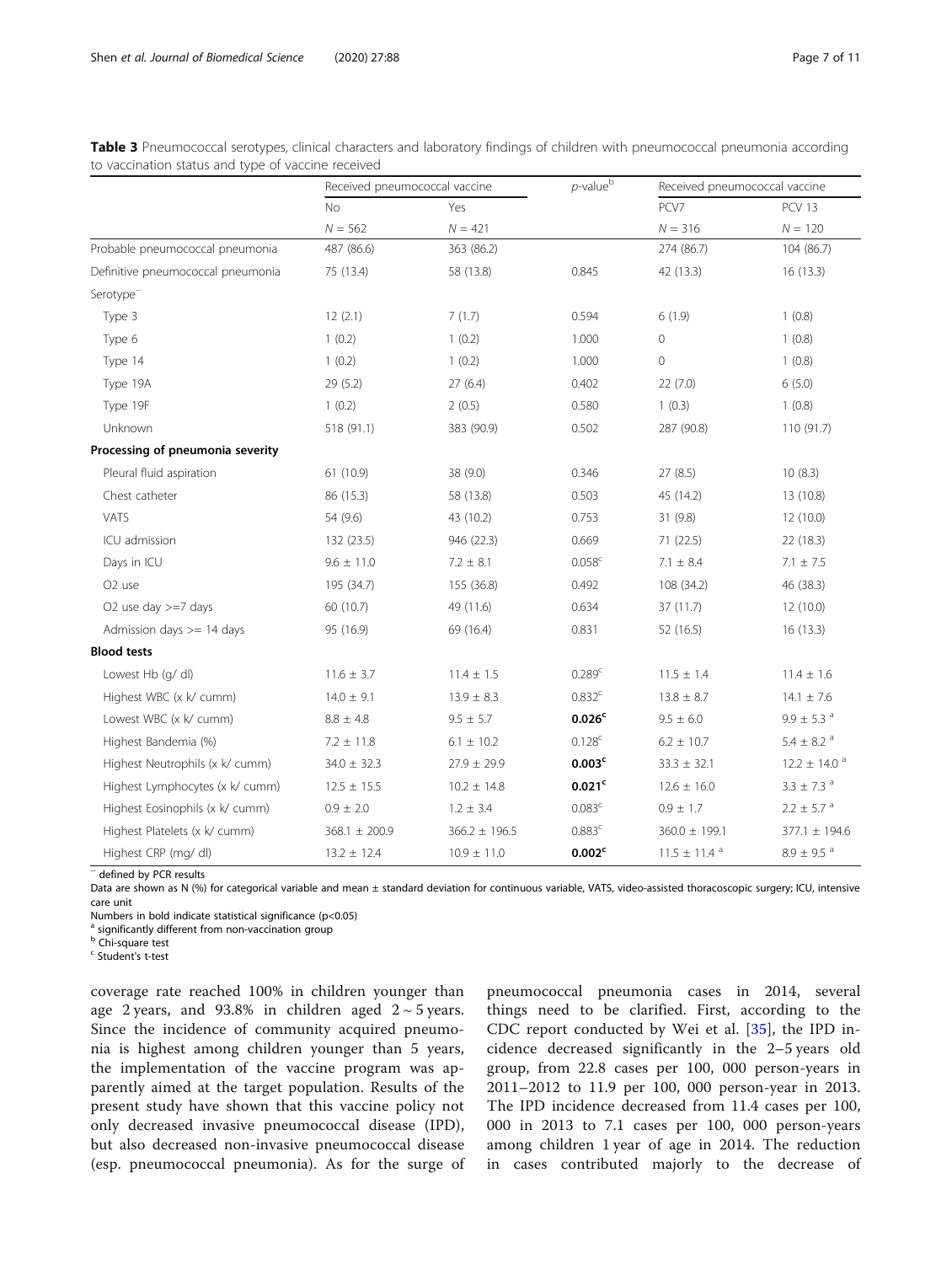|                                  | Coverage serotype | $p$ -value        |                      |
|----------------------------------|-------------------|-------------------|----------------------|
|                                  | No <sup>c</sup>   | Yes <sup>d</sup>  |                      |
|                                  | $N = 21$          | $N = 37$          |                      |
| Processing of pneumonia severity |                   |                   |                      |
| Pleural fluid aspiration         | 7(33.33)          | 19 (51.35)        | $0.185^{\text{a}}$   |
| Chest catheter use               | 12 (57.14)        | 31 (83.78)        | 0.026 <sup>a</sup>   |
| VATS                             | 9(42.86)          | 29 (78.38)        | 0.006 <sup>a</sup>   |
| ICU admission                    | 12 (57.14)        | 30 (81.08)        | $0.050^{\rm a}$      |
| Days in ICU                      | $6.9 \pm 4.1$     | $8.6 \pm 11.9$    | 0.635 <sup>b</sup>   |
| O <sub>2</sub> use               | 14 (66.67)        | 30 (81.08)        | 0.218 <sup>a</sup>   |
| O2 use day $>=7$ days            | 8 (38.10)         | 16 (43.24)        | 0.702 <sup>a</sup>   |
| Admission days $>= 14$ days      | 12 (57.14)        | 29 (78.38)        | 0.088 <sup>a</sup>   |
| One of the above                 | 16 (76.19)        | 37 (91.38)        | 0.004 <sup>a</sup>   |
| Two of the above                 | 14 (66.67)        | 36 (97.30)        | 0.002 <sup>a</sup>   |
| Three of the above               | 14 (66.67)        | 34 (91.89)        | $0.027$ <sup>a</sup> |
| <b>Blood tests</b>               |                   |                   |                      |
| Lowest Hb (g/ dl)                | $10.0 \pm 1.8$    | $9.2 \pm 0.9$     | 0.049 <sup>b</sup>   |
| Highest WBC (x k/ cumm)          | $19.6 \pm 9.2$    | $24.1 \pm 9.3$    | 0.080 <sup>b</sup>   |
| Highest Bandemia (%)             | $6.9 \pm 9.1$     | $11.6 \pm 17.0$   | $0.198^{b}$          |
| Highest Neutrophilis (x k/ cumm) | $39.1 \pm 31.6$   | $55.6 \pm 32.4$   | 0.069 <sup>b</sup>   |
| Highest Lymphocytes (x k/ cumm)  | $11.9 \pm 14.1$   | $18.4 \pm 16.5$   | $0.132^{b}$          |
| Highest Eosinophils (x k/ cumm)  | $0.9 \pm 1.8$     | $2.2 \pm 2.4$     | 0.038 <sup>b</sup>   |
| Highest Platelets (x k/ cumm)    | $577.8 \pm 228.9$ | $663.4 \pm 249.0$ | 0.201 <sup>b</sup>   |
| Highest CRP (mg/dl)              | $23.7 \pm 10.6$   | $29.5 \pm 9.8$    | 0.038 <sup>b</sup>   |

<span id="page-7-0"></span>Table 4 Comparison of clinical characters of non-vaccine serotypes and vaccine serotypes related definite pneumococcal pneumonia

Numbers in bold indicate statistical significance  $(p<0.05)$ 

Data are shown as N (%) for categorical variable and mean ± standard deviation for continuous variable; VATS, video-assisted thoracoscopic surgery; ICU, intensive care unit

<sup>a</sup> Chi-square test

<sup>b</sup> Student's t-test

 $c$  all of the non-vaccine coverage serotypes are unknown serotypes

<sup>d</sup> vaccine coverage serotype including 7 with serotype 3, one case with serotype 6, 27 with serotype 19A, 2 with serotype 19F

serotype 19A. This reveals that the stepwise introduction helps to decrease the incidence of IPD among target age groups [[38\]](#page-10-0). However, in the study conducted by Cho et al. [[36\]](#page-10-0), pneumococcal isolates were collected, including both invasive and non-invasive strains, during  $2010 \sim 2015$  in northern Taiwan, and the number of pneumococcal isolates in 2014 was higher than those in 2013 or 2015. Looking more closely at cases in 2014, most of the pneumococcal isolates came from non-IPD cases (89.4%) [\[39](#page-10-0)]. Therefore, we may conclude that the implementation of PCV13 stepwise vaccination policy decreased both IPD and non-invasive pneumococcal disease. Nevertheless, the secular trend of overall pneumococcal disease, including both invasive and non-invasive disease, may fluctuate during the transitional period.

In the present study, patients receiving more types of PCV appears to have more of an impact on reducing the prevalence of pneumococcal pneumonia than patients receiving only one type of vaccine (Supplementary Fig. [1](#page-9-0)). Also, the major vaccine-types received by patients with pneumococcal pneumonia were PCV 7 and PCV13 (Table [2\)](#page-4-0). A possible explanation for these findings may be that non-PCV7/PCV10-covered serotypes, such as 19A, emerged gradually and that protection against pneumococcal pneumonia may decline with the changing epidemiology of nonvaccine serotypes. Other authors have suggested that this epidemiological trend may influence estimations of vaccine effectiveness [[32](#page-10-0), [33](#page-10-0)]. Therefore, children who received more types of PCV appear to increase the covered serotypes (such as 19A), resulting in lower prevalence of pneumococcal pneumonia. PCV13 was found to provide significant protection for most vaccine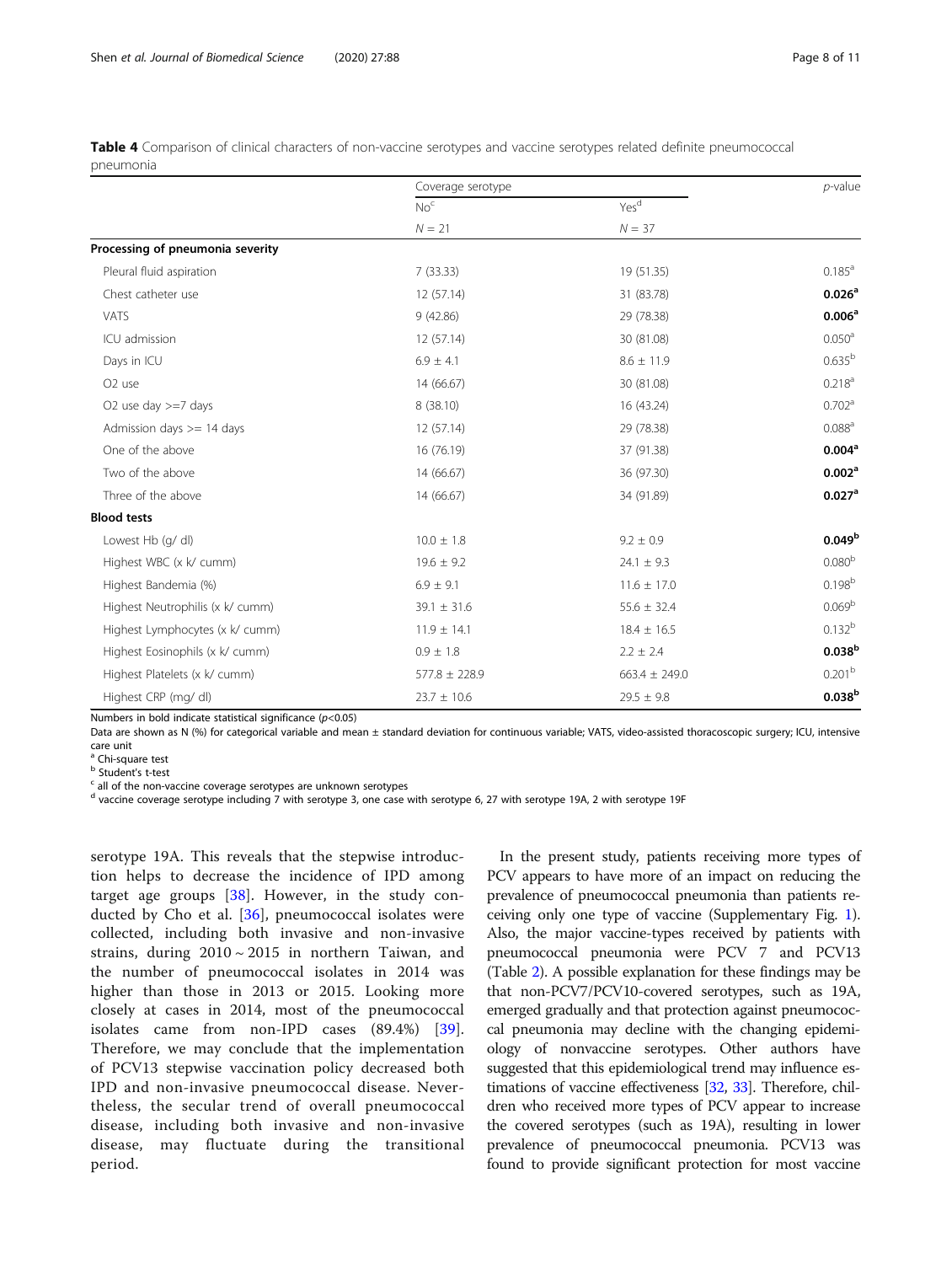serotypes, but serotype-specific correlates of protection still appear to vary widely [\[34\]](#page-10-0). Associations between serotypespecific IgG concentrations after PCV priming during infancy and long-term clinical protection against vaccine serotypes and non-vaccine serotypes requires further study.

In the present series, an acute inflammation was found in children infected by serotypes contained in PCV13, represented mainly by serotypes 19A and 3. These findings are similar to those of previous studies that describe how serotypes 19A, 3, and 19F were independently associated with respiratory symptoms, including the development of hypoxemic respiratory failure, multi-lobar involvement and the need for mechanical ventilation in adults [[38\]](#page-10-0). However, to the best of our knowledge, no previous studies have addressed the relationship between pneumococcal vaccine and pulmonary or systemic inflammation. Our results show that serotypes 19A and 3 were the main serotypes of all vaccine types, and that the severity of systemic inflammation was reduced in patients receiving PCV13 more than in those receiving PCV7. However, the specific serotypes associated with development of respiratory failure do not have a well-defined pathophysiological explanation. Other studies have shown that the features of the polysaccharide capsule of pneumococcus appear to foster higher resistance to neutrophil activity in the lungs and this allows bacterial growth in the lungs to persist; consequently, the result is prolonged and greater immune response and lung injury are characteristic of serotypes 19A, 3, and 19F  $[23, 38-40]$  $[23, 38-40]$  $[23, 38-40]$  $[23, 38-40]$  $[23, 38-40]$  $[23, 38-40]$  $[23, 38-40]$ . Moreover, based on the adhesions they express, the various pneumococcus serotypes differ in their ability to adhere to the respiratory epithelium, resulting in different levels of virulence of serotype-dependent strains [\[38](#page-10-0), [41\]](#page-10-0). Experimental studies in animal models also have shown that pneumococcal serotypes differ in properties such as resistance to phagocytosis, ability to penetrate into tissues and capacity to activate the inflammatory response [[42](#page-10-0)]. Taken together, the results of these studies provide strong evidence supporting our finding that PCV vaccines may reduce the severity of acute inflammation in children with pneumococcal pneumonia attributed to serotypes 19A, 3, and 19F.

Results of the present study show that patients who received pneumococcal vaccine have higher lowest WBC, and lower neutrophil counts and CRP levels compared to non-vaccinated patients, and this difference was even more prominent in those receiving PCV13 vaccine. This is likely due to the fact that PCV works by eliciting an IgG1 (and IgG3) response to polysaccharide. Meanwhile, it also triggers a stronger immune response because polysaccharides coexpressed with carrier proteins interact better with major histocompatibility complex and mediate cognate CD4+ T-cell help for polysaccharide-specific Bcell activation. This mechanism enhances immunogenicity and supports more rapid and robust production of antibodies and the establishment of T-cell– dependent immunological memory  $[43]$ . As for the differences in WBC and neutrophils between vaccinated and non-vaccinated patients observed in the present study, we speculate that this could be explained by the modulated immune response after vaccination. In previous studies, relative leukopenia was found to be a major risk factor for mortality in pneumococcal bacteremia [[44](#page-10-0)]. Actually, in fulminant pneumococcal infection, the host fails to evoke adequate immune response to contain the bacteria, even after producing more neutrophils for phagocytosis, but the total white cell counts are still rapidly consumed. In the present study, we demonstrated that with prior pneumococcal immunization, the vaccinated hosts primed with pre-existing antibody and cellular immunity responded better to breakthrough infection.

This study has several limitations. First, there is a small number of patients who initially received PPV10 or PPV23 vaccination (3 in 2014, and 4 in 2015) and subsequently, received 1–3 doses of PCV13 boosters. However, we have justified that this was due to the change in public funding policy, and further, the proportion was very minor relative to those who received PCV7 or PCV13 vaccine; therefore the influence of prior PPV10 or PPV23 vaccination on the current analysis was considered very limited. Also, we could not evaluate the vaccine effectiveness of each PCV because a larger number of normal healthy children would be needed as a control group for comparison. Thirdly, subjects in this study were actively recruited from medical center patients with pneumonia, so results for vaccine effectiveness are necessarily limited. The recruitment of more severe cases and not including all pneumonia cases may also represent selection bias. Future studies must broaden the sources of pneumonia cases to enhance the reference of research results.

### Conclusion

The present study confirms that routine childhood pneumococcal vaccination reduces the prevalence of community-acquired pneumococcal pneumonia. Results also confirmed that pneumococcus serotypes are associated with the severity of pneumonia and systemic inflammation in patients with pneumococcal pneumonia. Serotype 19A was the major serotype in patients with pneumococcal pneumonia during the study period. Interestingly, the degree of acute systemic inflammatory response was much more reduced in vaccinated patients than unvaccinated patients.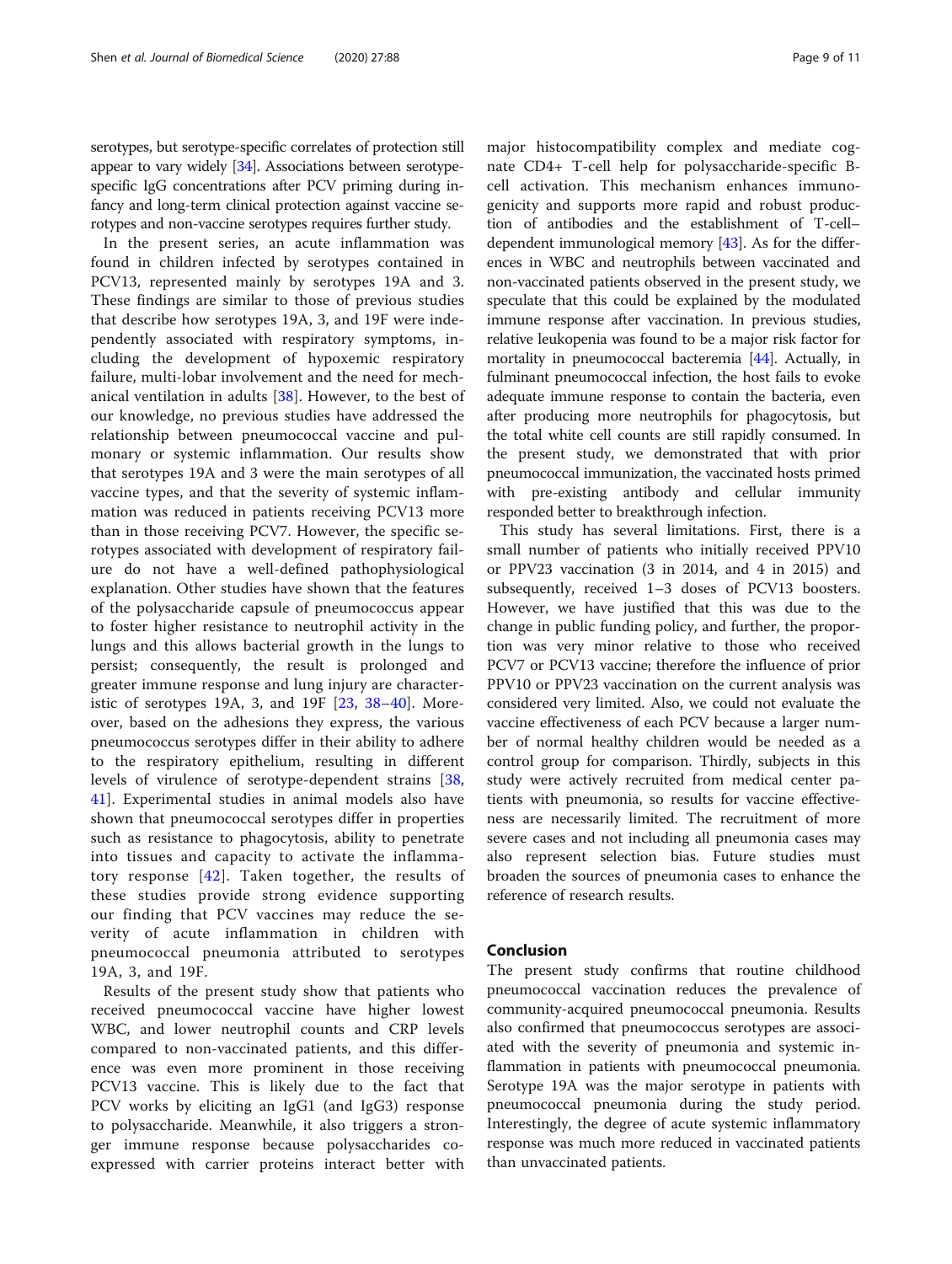# <span id="page-9-0"></span>Supplementary information

Supplementary information accompanies this paper at [https://doi.org/10.](https://doi.org/10.1186/s12929-020-00680-9) [1186/s12929-020-00680-9](https://doi.org/10.1186/s12929-020-00680-9).

Additional file 1: Supplementary Fig. 1. Propotions of any type of pneumococcal vaccinations among children with all-cause pneumonia hospitalized from 2010 to 2015. (A) 1 type of vaccine (B) 2 types of vaccine (C) 3 or more types of vaccine.

#### Acknowledgements

We thank Ms. Yi-Hsuan Chang and Ms. Hui-Feng Lee for the collection of clinical cases. We also thank all members of Taiwan Pediatric Infectious Disease Alliance for their assistance.

#### Authors' contributions

Dr. Ching-Fen Shen and Ching-Chuan Liu are the guarantor of the content of this manuscript, had full access to all of the data in the study and take responsibility for the integrity of the data. Dr. Ching-Fen Shen, Shih-Min Wang, and Ching-Chuan Liu contributed to the study conception and design, collection of data, data analysis and interpretation, critical review of the manuscript, and approval of the final version to be published. Dr. Hsin Chi, Yi-Chuan Huang, and Li-Min Huang contributed to the data analysis, critical review of the manuscript, and approval of the final version to be published. Yhu-Chering Huang, Hsiao-Chuan Lin, Yu-Huai Ho, and Chao A. Hsiung contributed to the collection of data, data analysis and interpretation, critical review of the manuscript, and approval of the final version to be published. Taiwan Pediatric Infectious Disease Alliance had provided the critical review of the manuscript and approval of the final version to be published. The author(s) read and approved the final manuscript.

#### Funding

This work was supported by grants from the Clinical Medical Research Center, National Cheng Kung University Hospital, Taiwan (NCKUH-10902042 and NCKUH-10706006). This study was supported by grant from Minstry of Science and Technology (MOST 101–2325-B-002-084, MOST 102–2325-B-002- 080, MOST 103-2325-B-002-029, MOST 104-2325-B-002-037), National Health Research Institutes (PD-101-SP-01, PD-102-SP-01, PD-103-SP-01, PD-104-SP-01), and Centers for Disease Control in Taiwan. The funder had no role in the study design, data collection and analysis, decision to publish, or preparation of the manuscript. No additional external funding was received for this study.

#### Availability of data and materials

The data used to support the findings of this study are included within the article.

#### Ethics approval and consent to participate

The protocol of this study was reviewed and approved by the Institutional Review Board (IRB) of each hospital in TPIDA, and was also approved by the IRB of National Cheng Kung University Hospital (NCKU) (No. HR-98-112). The written informed consents were obtained from all participating patients prior to clinical data. The patients' guardians got the informed consents form principal investigator and the written informed consents were delivered to the study co-ordinators form patients' guardians.

#### Consent for publication

The submission of this manuscript has been approved by all authors. The patients have provided consent for publication: "The individuals in this manuscript have given written informed consent to publish these case details".

#### Competing interests

The authors declare that they have no competing interests.

#### Author details

<sup>1</sup>Department of Pediatrics, National Cheng Kung University Hospital, College of Medicine, National Cheng Kung University, 138, Sheng Li Road, North Dist, Tainan 70403, Taiwan. <sup>2</sup>Taiwan Pediatric Infectious Disease Alliance, Taipei City, Taiwan. <sup>3</sup>Department of Emergency Medicine, National Cheng Kung University Hospital, College of Medicine, National Cheng Kung University,

Tainan City, Taiwan. <sup>4</sup>Department of Pediatrics, Mackay Children's Hospital Mackay Medical College, Taipei City, Taiwan. <sup>5</sup> Division of Infectious Diseases, Department of Pediatrics, Kaohsiung Chang Gung Memorial Hospital and Chang Gung University College of Medicine, Kaohsiung City, Taiwan. <sup>6</sup>Department of Pediatrics, National Taiwan University and Hospital, Taipei City, Taiwan. <sup>7</sup>Department of Pediatrics, Chang Gung Memorial Hospital and Chang Gung University College of Medicine, Taoyuan, Taiwan. <sup>8</sup>College of Medicine, China Medical University, Taichung City, Taiwan. <sup>9</sup>Division of Pediatric Infectious Diseases, China Medical University Children's Hospital, Taichung City, Taiwan. <sup>10</sup>Division of Infectious Disease, Department of Medicine, Buddhist Tzu Chi General Hospital, Hualien, Taiwan. <sup>11</sup>Institute of Population Health Sciences, National Health Research Institutes, Zhunan Township, Taiwan. 12Center of Infectious Disease and Signaling Research, National Cheng Kung University, Tainan City, Taiwan.

#### Received: 7 August 2019 Accepted: 7 August 2020 Published online: 19 August 2020

#### References

- 1. Lynch JP 3rd, Zhanel GG. Streptococcus pneumoniae: epidemiology, risk factors, and strategies for prevention. Semin Respir Crit Care Med. 2009;30: 189–209.
- 2. Said MA, Johnson HL, Nonyane BA, Deloria-Knoll M, O'Brien KL, AGEDD adult Pneumococcal Burden Study Team, et al. Estimating the burden of pneumococcal pneumonia among adults: a systematic review and metaanalysis of diagnostic techniques. PLoS One. 2013;8:e60273.
- 3. Centers for Disease Control and Prevention (CDC). Progress in introduction of pneumococcal conjugate vaccine--worldwide, 2000–2008. MMWR Morb Mortal Wkly Rep. 2008;57:1148–51.
- 4. O'Brien KL, Wolfson LJ, Watt JP, Henkle E, Deloria-Knoll M, McCall N, et al. Burden of disease caused by Streptococcus pneumoniae in children younger than 5 years: global estimates. Lancet. 2009;374:893–902.
- 5. Ben-Shimol S, Greenberg D, Givon-Lavi N, Elias N, Glikman D, Rubinstein U, et al. Rapid reduction in invasive pneumococcal disease after introduction of PCV7 into the National Immunization Plan in Israel. Vaccine. 2012;30: 6600–7.
- 6. Ben-Shimol S, Greenberg D, Givon-Lavi N, Schlesinger Y, Somekh E, Aviner S, et al. Early impact of sequential introduction of 7-valent and 13-valent pneumococcal conjugate vaccine on IPD in Israeli children <5 years: an active prospective nationwide surveillance. Vaccine. 2014;32:3452–9.
- 7. Dinleyici EC, Yargic ZA. Pneumococcal conjugated vaccines: impact of PCV-7 and new achievements in the postvaccine era. Expert Rev Vaccines. 2008; 7:1367–94.
- 8. Rosen JB, Thomas AR, Lexau CA, Reingold A, Hadler JL, Harrison LH, et al. Geographic variation in invasive pneumococcal disease following pneumococcal conjugate vaccine introduction in the United States. Clin Infect Dis. 2011;53:137–43.
- 9. Shiri T, Datta S, Madan J, Tsertsvadze A, Royle P, Keeling MJ, et al. Indirect effects of childhood pneumococcal conjugate vaccination on invasive pneumococcal disease: a systematic review and meta-analysis. Lancet Glob Health. 2017;5:e51–9.
- 10. Taiwan Centers for Disease Control. Weekly Invasive Pneumococcal Disease Surveillance Report; 2014.
- 11. Chiang CS, Chen YY, Jiang SF, Liu DP, Kao PH, Teng HJ, et al. National surveillance of invasive pneumococcal diseases in Taiwan, 2008-2012: differential temporal emergence of serotype 19A. Vaccine. 2014;32:3345–9.
- 12. Wei SH, Chiang CS, Chiu CH, Chou P, Lin TY. Pediatric invasive pneumococcal disease in Taiwan following a national catch-up program with the 13-valent pneumococcal conjugate vaccine. Pediatr Infect Dis J. 2015;34:e71–7.
- 13. Taiwan Centers for Disease Control. Pneumococcal conjugate vaccination program for children. 2014.
- 14. Shindo Y, Ito R, Kobayashi D, Ando M, Ichikawa M, Goto Y, et al. Risk factors for 30-day mortality in patients with pneumonia who receive appropriate initial antibiotics: an observational cohort study. Lancet Infect Dis. 2015;15: 1055–65.
- 15. Mongardon N, Max A, Bougle A, Pene F, Lemiale V, Charpentier J, et al. Epidemiology and outcome of severe pneumococcal pneumonia admitted to intensive care unit: a multicenter study. Crit Care. 2012;16:R155.
- 16. Annane D, Bellissant E, Cavaillon JM. Septic shock. Lancet. 2005;365:63–78.